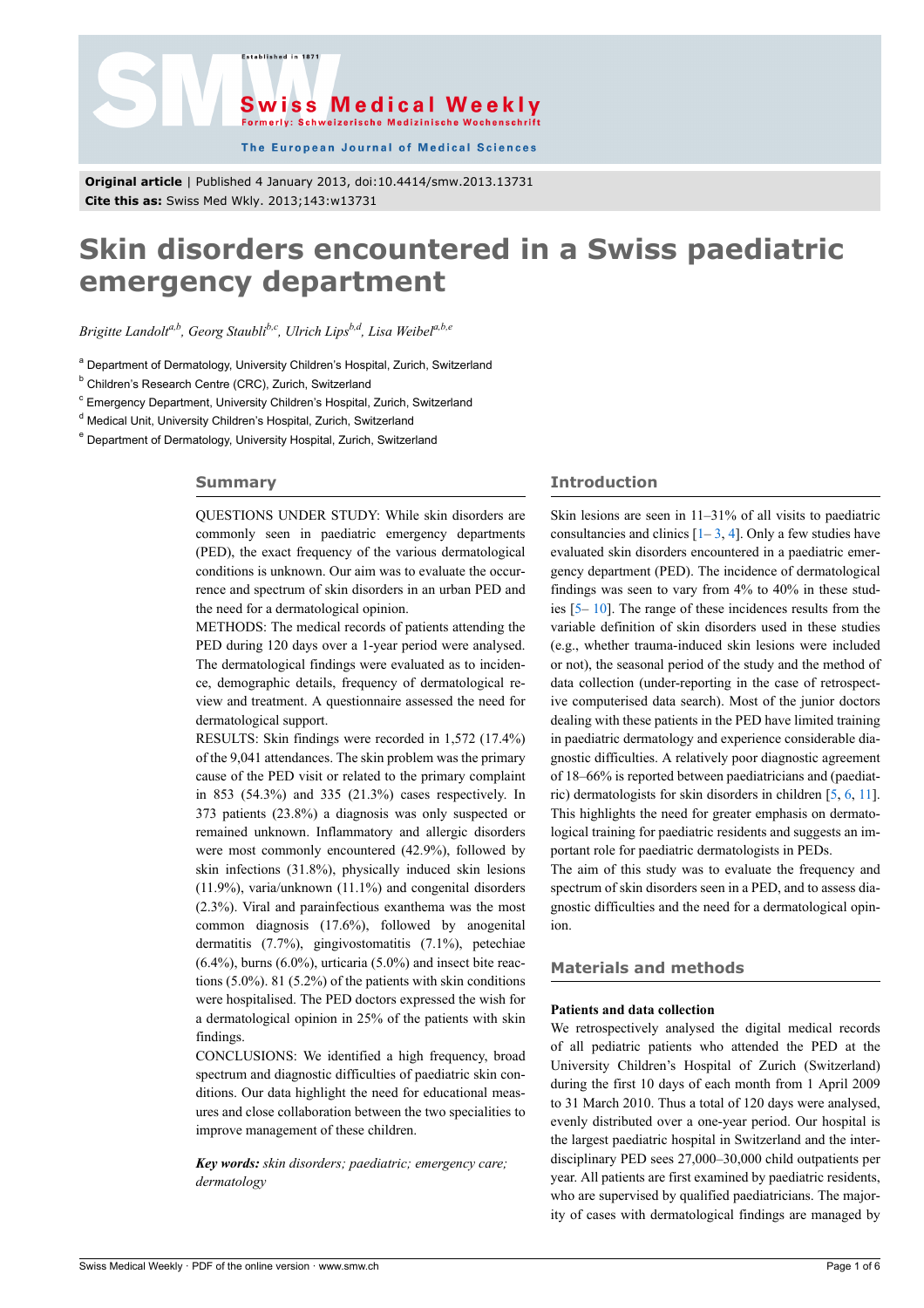the PED paediatric team without confirmation of the diagnosis by a dermatologist. In more severe cases the paediatric team asks for a dermatological opinion. Only one dermatologist (LW) working 50% at our hospital was available for dermatological support in the PED during the time of the study.

All PED patients' medical records are collected in a computerised database. A doctoral candidate (BL) reviewed the medical notes of each patient presenting to the PED during the above-mentioned time period and recorded any dermatological findings mentioned in these case notes. This was done without the use of computerised search tools but by carefully reading each case note. We excluded traumainduced skin lesions such as cuts, lacerations, bruises, haematomas and animal bites, but burns, scalds, infected wounds, scars and insect stings were not excluded from the analysis. In addition we excluded neonatal jaundice, anaphylactic shock, nail traumas and dental abscesses. We registered all dermatological findings in total (occasionally more than one per patient) but also the number of children presenting to the PED with skin lesions. It was determined whether the dermatological finding was the primary cause of the PED visit, whether it was related to the primary complaint or whether it represented an incidental finding during the patient's examination. The demographic data extracted were the following: age, gender, manner of referral (by physician or parental), clinical description of the skin lesion, diagnosis, the certainty of the diagnosis (certain, suspected or unknown), treatment (systemic, topical and systemic, none or other), frequency of hospital admission, frequency of dermatological review and manner of followup (paediatrician, dermatologist, other specialist or none). The majority of the children were not seen by a dermatologist and in general the paediatrician's diagnoses were assumed to be correct. The need for dermatological support in the PED was additionally assessed with the aid of a questionnaire. At the end of the evaluation period, the PED doctors (all qualified paediatricians) were asked to answer the following questions:

- $-$  In how many  $(\%)$  of the dermatological findings would I benefit from a dermatological opinion?
- In how many  $(\%)$  of the dermatological findings do I consider a dermatological review essential for the patient's management?
- In how many  $(\%)$  of these cases is a dermatological review unavailable (i.e. dermatologist unavailable)?

The study was approved and conducted in accordance with the ethical standards of our institution.

#### **Statistical analysis**

Data collected from the patients were entered in a computerised database. All analyses were performed with Microsoft Excel 11.5.9 for Macintosh. Mean, standard deviation (SD) and percentages were calculated as appropriate.

#### **Results**

#### **Patients and frequency of skin disorders**

There were a total of 9,041 (75.3/day) attendances at the PED during the above-mentioned study period (120 days

over 1 year). In 1,572 (17.4%) of them skin findings were recorded (13.1 cases/day). If burns and scalds were excluded the number of dermatological findings decreased to 1,478 (16.3%). 99 patients (6.3%) presented with more than one skin lesion and in 86 children (5.5%) the same dermatological problem prompted more than one visit to the PED. In 853 (54.3%) of the total of 1,572 dermatological disorders the skin problem was the primary cause of the PED visit. The dermatological finding was related to the primary complaint or represented an unrelated, incidental finding in 335 (21.3%) and 384 (24.4%) cases respectively. Table 1 summarises the patients' epidemiological data and treatment. In 373 cases (23.8%) a diagnosis was only suspected or remained unknown as stated by the PED doctors. In only 15 cases (1%) was a dermatological review performed and the patients were seen by a paediatric dermatologist (LW).

#### **Spectrum of dermatological diagnoses**

Table 2 shows the frequency of the underlying pathogenetic causes of the skin conditions for all patients as well as for different age groups. Systemic conditions with skin eruptions such as Henoch Schoenlein purpura, Kawasaki disease and erythema multiforme were included in the allergic/inflammatory group. A total of 42.9% of diseases were allergic/inflammatory in nature, followed by 31.8% of skin infections (16.2% bacterial and 11.1% viral), physically induced skin lesions in 11.9%, varia/unknown in 11.1% and congenital disorders in 2.3%. In infants allergic/inflammatory diseases were even more frequent (50.1%), skin infections less common (18.7%; fungal infections accounting for 7.8%) and congenital lesions were observed in 5.8%. Over the age of 6 years skin infections, particularly bacterial infections, were the main cause of skin eruptions (41.5%). In table 3 the twenty most common diagnoses are listed according to frequency for all patients and in table 4 by age groups. Viral and parainfectious exanthema was the overall most common diagnosis (17.6%), followed by anogenital dermatitis (7.7%), gingivostomatitis (7.1%), petechiae  $(6.4\%)$ , burns  $(6.0\%)$ , urticaria  $(5.0\%)$  and insect bite



#### **Figure 1**

Clinical examples of skin disorders which were commonly encountered in the Pediatric Emergency Department. 1A. Handfoot-mouth disease. 1B. Perianal streptococcal infection. 1C. Anular urticaria of childhood. 1D. Periocular herpes simplex virus infection.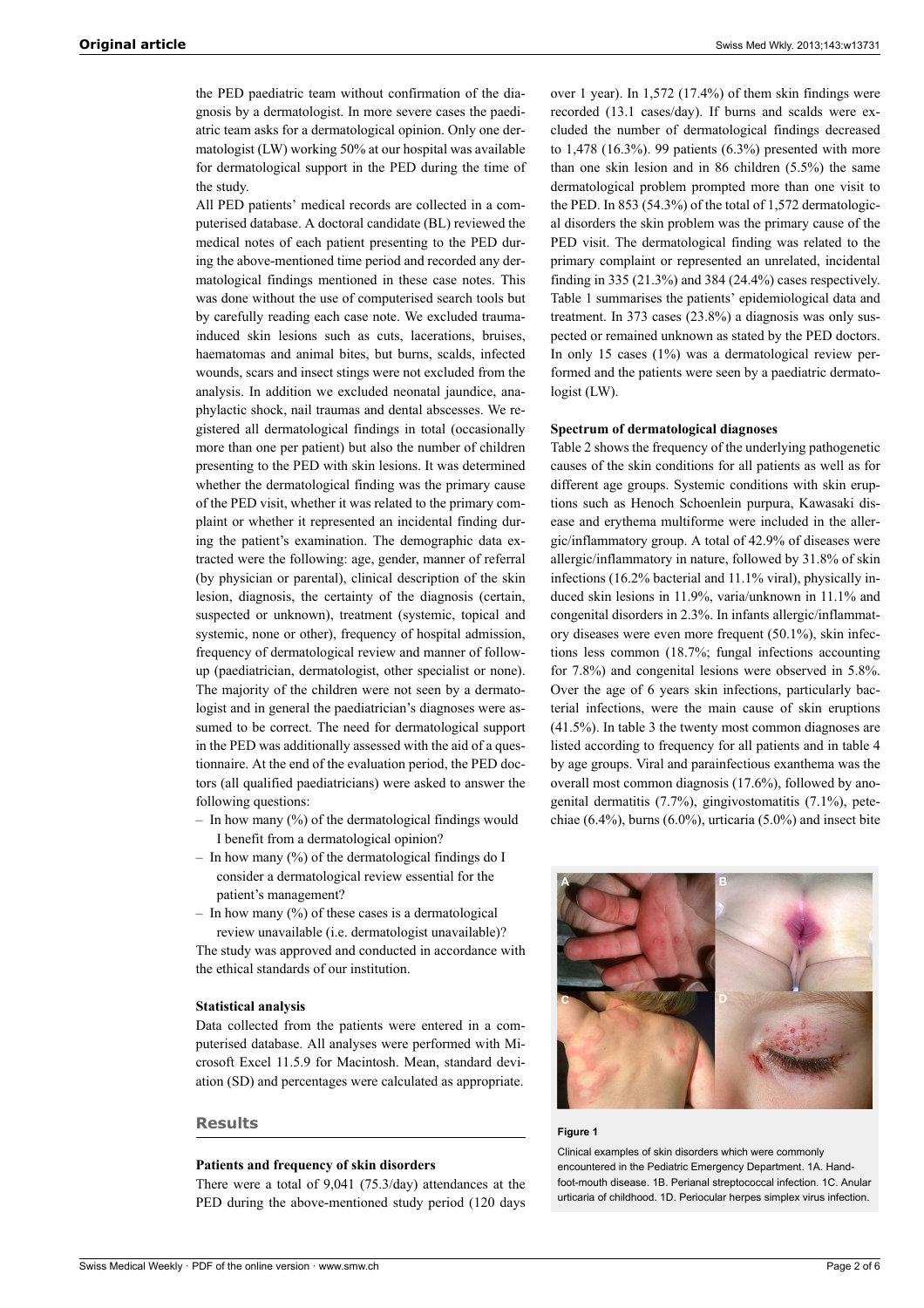reactions (5.0%). Clinical examples of the most frequently observed diagnoses are shown in figure 1.

Eighty-one (5.2%) of the patients with skin conditions were admitted for in-patient treatment, whereas the overall hospitalisation rate was 11.6% for all attendances at the PED. The main dermatological conditions resulting in hospitalisation were cellulitis/erysipelas, burns/scalds, petechiae (due to idiopathic thrombocytopenic purpura, meningococcal infection or chemotherapy-induced thrombocytopenia), skin abscess, wound infection or atopic dermatitis in 12  $(14.8\%)$ , 11  $(13.6\%)$ , 6  $(7.4\%)$ , 5  $(6.2\%)$ , 4  $(4.9\%)$  and 3 (3.7%) cases respectively.

The questionnaire completed by the qualified PED paediatricians ( $n = 8$ ) produced the following results: in 24.1%  $\pm$  9.6 of the dermatological findings the paediatricians felt that they would benefit from a dermatological opinion. In  $15.6\% \pm 8.6$  of skin disorders encountered they considered a dermatological review essential for the patient's management. They estimated that in  $12.8\% \pm 16.7$  of these cases the hospital's dermatologist was unavailable for a dermatological opinion.

#### **Discussion**

This study reveals a high incidence of skin disorders (17.4%) with a broad clinical spectrum in the PED of an Swiss urban university children's hospital. Previous studies evaluating skin findings in PEDs reported an incidence of 4%–40%. However, if trauma-induced skin lesions are excluded from these studies the incidence falls to 4%–20%. [[5](#page-4-3)–[10\]](#page-4-4). Compared to these rates the incidence of skin lesions in our study remains high, even if burns are excluded (16.3%). The reported incidences probably vary with hospital size and facilities, seasonal influences and the data collection method. Whilst we thoroughly read every case note to identify all recorded skin findings, a computerised data search (with use of key words and ICD codes), together with a prospective setting with selection of only one diagnosis, are likely to result in under-reporting [[7](#page-4-7), [10\]](#page-4-4). We included as many skin lesions per patient as were found in the medical records, regardless of whether the dermatological finding prompted the PED visit or not. The lack of an open-access dermatology outpatient clinic in our hospital may also have increased the incidence of skin disorders seen in the PED. The high incidence of dermatologic-

| Table 1: Characteristics of the 1,572 attendances at the Paediatric Emergency Department (PED) with dermatological disorders. |               |  |  |  |
|-------------------------------------------------------------------------------------------------------------------------------|---------------|--|--|--|
| <b>Patients' characteristics</b>                                                                                              | $N = 1,572$   |  |  |  |
| Gender                                                                                                                        |               |  |  |  |
| Male                                                                                                                          | 871 (55.4%)   |  |  |  |
| Female                                                                                                                        | 701 (44.6%)   |  |  |  |
| Age of patients (years)                                                                                                       |               |  |  |  |
| Mean (SD)                                                                                                                     | 4.4(4.2)      |  |  |  |
| Manner of referral                                                                                                            |               |  |  |  |
| By parental request                                                                                                           | 1,335 (84.9%) |  |  |  |
| By physician                                                                                                                  | 237 (15.1%)   |  |  |  |
| Diagnosis (as stated by the PED doctors)                                                                                      |               |  |  |  |
| Certain                                                                                                                       | 1,199 (76.3%) |  |  |  |
| Suspected                                                                                                                     | 210 (13.4%)   |  |  |  |
| Unknown                                                                                                                       | 163 (10.4%)   |  |  |  |
| Dermatological review perfomed                                                                                                | 15 (1.0%)     |  |  |  |
| Treatment of skin condition                                                                                                   |               |  |  |  |
| Topical                                                                                                                       | 255 (16.2%)   |  |  |  |
| Systemic                                                                                                                      | 300 (19.1%)   |  |  |  |
| Topical and systemic                                                                                                          | 162 (10.3%)   |  |  |  |
| Other*                                                                                                                        | 161 (10.2%)   |  |  |  |
| None                                                                                                                          | 694 (44.1%)   |  |  |  |
| Hospitalisation                                                                                                               | 81 (5.2%)     |  |  |  |
| Follow-up recommended                                                                                                         |               |  |  |  |
| General practitioner or paediatrician                                                                                         | 318 (20.2%)   |  |  |  |
| Dermatologist                                                                                                                 | 15 (1.0%)     |  |  |  |
| Other specialist                                                                                                              | 113 (7.2%)    |  |  |  |
| None                                                                                                                          | 1,126 (71.6%) |  |  |  |
| *e.g. surgical therapy, cessation of previous medication.                                                                     |               |  |  |  |

| <b>Table 2:</b> Underlying causes of the skin conditions for all patients and by age groups.                                                                |                      |                         |                      |                          |  |
|-------------------------------------------------------------------------------------------------------------------------------------------------------------|----------------------|-------------------------|----------------------|--------------------------|--|
| <b>Causes</b>                                                                                                                                               | $<$ 1 year (n = 347) | 1–6 years ( $n = 786$ ) | $>6$ years (n = 439) | All ages ( $n = 1,572$ ) |  |
| Allergic/inflammatory reactions*                                                                                                                            | 174 (50.1%)          | 343 (43.6%)             | 157 (35.8%)          | 674 (42.9%)              |  |
| Skin infections                                                                                                                                             | 65 (18.7%)           | 253 (32.2%)             | 182 (41.5%)          | 500 (31.8%)              |  |
| Bacterial                                                                                                                                                   | 17 (4.9%)            | 118 (15.0%)             | 120 (27.3%)          | 255 (16.2%)              |  |
| Viral                                                                                                                                                       | $21(6.1\%)$          | 104 (13.2%)             | 49 (11.2%)           | 174 (11.1%)              |  |
| Fungal                                                                                                                                                      | 27 (7.8%)            | 18 (2.3%)               | $4(0.9\%)$           | 49 (3.1%)                |  |
| Parasitosis                                                                                                                                                 | $0(0.0\%)$           | 13 (1.7%)               | $9(2.1\%)$           | 22 (1.4%)                |  |
| Physical <sup>#</sup>                                                                                                                                       | 42 (12.1%)           | 92 (11.7%)              | 53 (12.1%)           | 187 (11.9%)              |  |
| Congenital                                                                                                                                                  | 20 (5.8%)            | $11(1.4\%)$             | $5(1.1\%)$           | 36 (2.3%)                |  |
| Varia and unknown                                                                                                                                           | 46 (13.3%)           | 87 (11.1%)              | 42 (9.6%)            | 175 (11.1%)              |  |
| *Including systemic diseases with skin eruptions such as Henoch Schoenlein purpura, Kawasaki disease and other; parainfectious exanthemata were included as |                      |                         |                      |                          |  |

inflammatory reactions and not as viral infections. <sup>‡</sup>e.g. scars, petechiae after vomiting/coughing, anal fissure due to constipation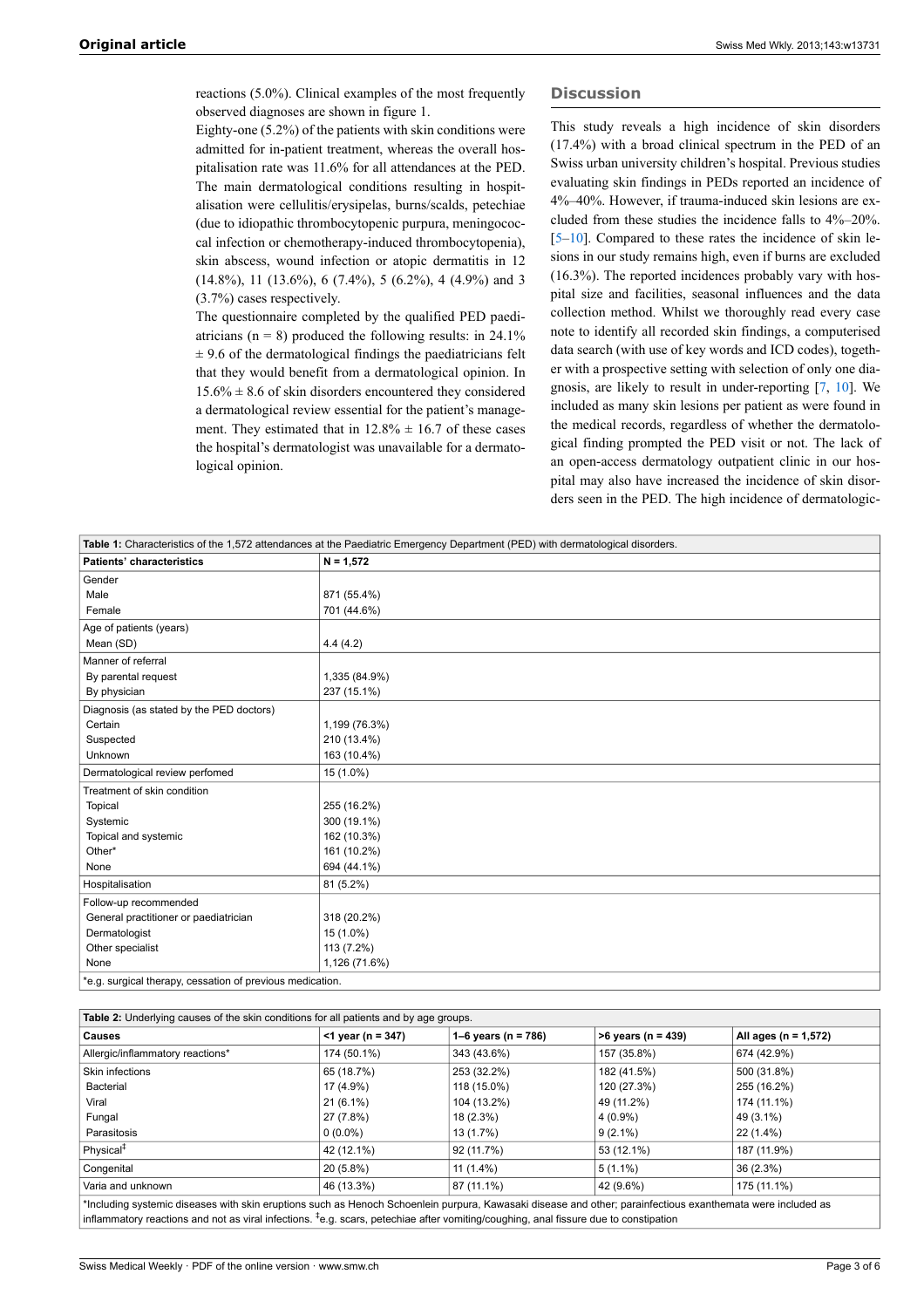al conditions in the PED correlates well with studies from paediatric consultancies and clinics reporting skin lesions in  $11\% - 31\%$  $11\% - 31\%$  [1–[4](#page-4-2)]. It is our observation that paediatricians in the community see a large number of skin diseases and many of them report difficulties in dealing with these conditions.

In accordance with previous studies we identified a broad spectrum of skin conditions of which the majority are of inflammatory/allergic (42.9%) and infectious (31.8%) nature [[5](#page-4-3), [7](#page-4-7)]. Viral and parainfectious exanthema followed by anogenital dermatitis and gingivostomatitis were the most common diagnoses seen in our PED. This differs from the dermatological disorders encountered in paediatric dermatology outpatient clinics. In these clinics more chronic conditions are seen, such as atopic dermatitis, warts and molluscum contagiosum, acne, melanocytic nevi, vitiligo, alo-

| Table 3: The 20 most common skin diagnoses listed by frequency. |                |  |  |  |
|-----------------------------------------------------------------|----------------|--|--|--|
| <b>Diagnosis</b>                                                | $n = 1,572$    |  |  |  |
| Viral and parainfectious exanthema                              | 276 (17.6%)    |  |  |  |
| Respiratory tract infection                                     | 96             |  |  |  |
| Varicella infection                                             | 70             |  |  |  |
| Fever of unknown origin                                         | 41             |  |  |  |
| Gastrointestinal infection                                      | 27             |  |  |  |
| Roseola infantum (exanthema subitum)                            | 13             |  |  |  |
| Other                                                           | 13             |  |  |  |
| Hand-foot-mouth disease                                         | 9              |  |  |  |
| Fifth disease (erythema infectiosum)                            | 7              |  |  |  |
| Anogenital dermatitis                                           | 121 (7.7%)     |  |  |  |
| Irritant-toxic                                                  | 56             |  |  |  |
| Bacterial (including balanitis)                                 | 35             |  |  |  |
| Candida infection                                               | 25             |  |  |  |
| Oxyurasis                                                       | 5              |  |  |  |
| Gingivostomatitis                                               | 112 (7.1%)     |  |  |  |
| Herpes simplex virus infection                                  | 55             |  |  |  |
| Aphthosis                                                       | 27             |  |  |  |
| Candida infection                                               | 21             |  |  |  |
| Enterovirus stomatitis (herpangina)                             | 5              |  |  |  |
| Other                                                           | $\overline{4}$ |  |  |  |
| Petechiae                                                       | 100 (6.4%)     |  |  |  |
| Parainfectious                                                  | 67             |  |  |  |
| Unknown                                                         | 16             |  |  |  |
| Physical cause (e.g. vomiting/coughing)                         | 14             |  |  |  |
| With thrombocytopenia                                           | 3              |  |  |  |
| Burns and scalds                                                | 94 (6.0%)      |  |  |  |
| Urticaria                                                       | 79 (5.0%)      |  |  |  |
| Unknown trigger                                                 | 60             |  |  |  |
| With viral or bacterial infection                               | 14             |  |  |  |
| With food allergy                                               | 5              |  |  |  |
| Insect bites and associated inflammatory                        | 79 (5.0%)      |  |  |  |
| reactions                                                       |                |  |  |  |
| Scars                                                           | 64 (4.1%)      |  |  |  |
| Rash of unknown cause<br>Cellulitis                             | 60 (3.8%)      |  |  |  |
|                                                                 | 44 (2.8%)      |  |  |  |
| Atopic dermatitis and seborrhoeic dermatitis                    | 42 (2.7%)      |  |  |  |
| Xerosis cutis                                                   | 37 (2.4%)      |  |  |  |
| Paronychium (ingrown nail)                                      | 35 (2.2%)      |  |  |  |
| Wound infection                                                 | 29 (1.8%)      |  |  |  |
| Scarlet fever                                                   | 26 (1.7%)      |  |  |  |
| Abscess                                                         | 24 (1.5%)      |  |  |  |
| Impetigo contagiosa                                             | 20 (1.3%)      |  |  |  |
| Exanthema toxicum neonatorum                                    | 15 (1.0%)      |  |  |  |
| Haemangioma                                                     | 15 (1.0%)      |  |  |  |

| <b>Table 4:</b> Most common skin diagnoses listed by age groups and frequency. |                                            |                                           |  |  |  |
|--------------------------------------------------------------------------------|--------------------------------------------|-------------------------------------------|--|--|--|
| $<$ 1 year (n = 347)                                                           | 1–6 years ( $n = 786$ )                    | $>6$ years (n = 439)                      |  |  |  |
| Viral and parainfectious exanthema (27.4%)                                     | Viral and parainfectious exanthema (18.1%) | Viral and parainfectious exanthema (8.9%) |  |  |  |
| Gingivostomatitis (8.1%)                                                       | Anogenital dermatitis (9.9%)               | Petechiae (8.7%)                          |  |  |  |
| Burns and scalds (6.6%)                                                        | Gingivostomatitis (9.0%)                   | Insect bites (8.2%)                       |  |  |  |
| Rash of unknown cause (6.1%)                                                   | Burns and scalds (7.6%)                    | Scar (7.7%)                               |  |  |  |
| Atopic/seborrhoeic dermatitis (5.2%)                                           | Urticaria (6.1%)                           | Anogenital dermatitis (5.7%)              |  |  |  |
| Anogenital dermatitis (5.2%)                                                   | Petechiae (5.9%)                           | Wound infection (5.2%)                    |  |  |  |
| Petechiae (4.6%)                                                               | Insect bites (5.1%)                        | Urticaria (4.6%)                          |  |  |  |
| Exanthema toxicum neonat. (4.3%)                                               | Rash of unknown origin (4.2%)              | Cellulitis (4.3%)                         |  |  |  |
| Scar (3.7%)                                                                    | Cellulitis (2.9%)                          | Paronychium (4.1%)                        |  |  |  |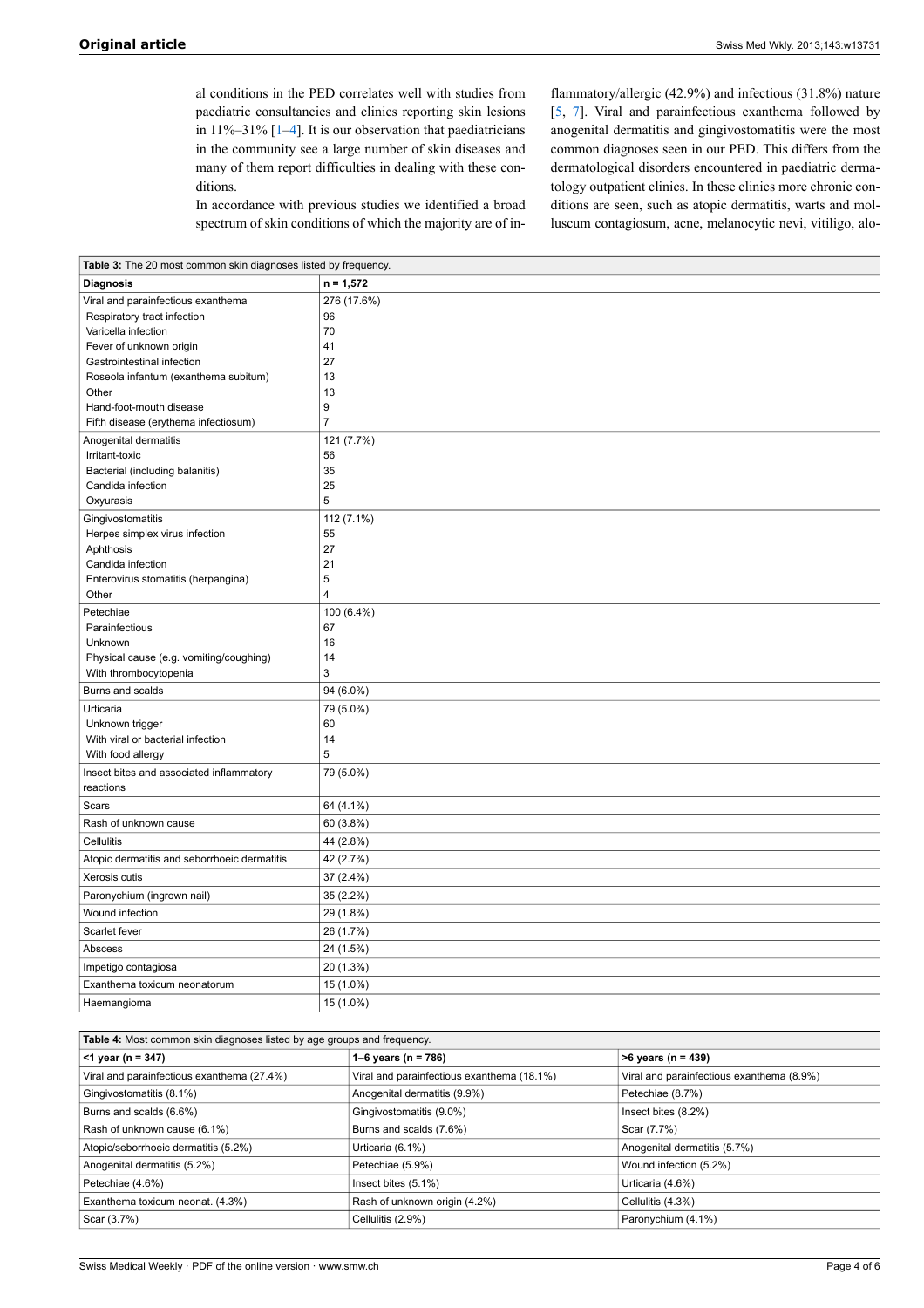pecia areata, psoriasis and haemangiomas [\[12](#page-4-8)–[14\]](#page-4-9). There are very few data on the frequency with which skin conditions in the PED necessitate inpatient treatment. We observed a hospitalisation rate of 5.2%, which is slightly lower than the frequency of 8.2% reported by Kramkimel et al. [\[7\]](#page-4-7). Whilst outpatient management is appropriate for the majority of cases, some conditions may be severe (e.g. Kawasaki disease, Stevens-Johnson syndrome/toxic epidermal necrolysis, staphylococcal scalded skin syndrome, erysipelas, eczema herpeticatum) and require prompt diagnosis and admission and immediate treatment. In a relatively high proportion (23.8%) of the dermatological findings in our study a diagnosis could only be suspected or remained unknown. According to the questionnaires, the paediatricians expressed their wish for a dermatological opinion in 24% and considered a dermatology review essential for the management of the patient in 16%. However, only 1% of the patients with skin findings were seen by a dermatologist. This discrepancy is probably due to the limited availability of the dermatologist at our hospital, but also reflects the high degree of autonomy of the PED doctors and the usually mild nature of the skin conditions encountered. However, with the limited availability of dermatologists and time that can be spent on a patient with a non-severe condition in a busy PED, a dermatological opinion is unfortunately not routinely sought for teaching reasons.

<span id="page-4-8"></span><span id="page-4-7"></span><span id="page-4-6"></span><span id="page-4-5"></span><span id="page-4-4"></span><span id="page-4-3"></span><span id="page-4-2"></span><span id="page-4-1"></span><span id="page-4-0"></span>There are limitations to our study. The retrospective nature of this analysis includes potential bias since not all skin problems may have been effectively recorded. The diagnoses reported were usually clinically established by the PED doctors, and thus the diagnostic accuracy remains unknown. Particularly rare dermatological conditions may have been misdiagnosed and therefore missed. We did not evaluate the diagnostic concordance between paediatricians and dermatologists since a dermatological review was performed only in a minority of cases. Other studies have demonstrated a moderate rate of diagnostic concordance between paediatricians and dermatologists of 58%–66% [[5](#page-4-3), [6](#page-4-5)]. This highlights the importance of close collaboration between the two specialities in the PED if medical care for these patients is to be improved. In line with previous studies, our data demonstrate the need for improved training of PED doctors in dermatology, and highlights the importance of implementing paediatric dermatology as an integral part of the paediatric curriculum [[5](#page-4-3), [6\]](#page-4-5). At the same time dermatologists providing opinions at PEDs should be specifically trained in assessment of acute skin diseases in children. A possible solution is for residents to spend rotations in a paediatric dermatology clinic, including on-site teaching in a PED under the supervision of a paediatric dermatologist. The exchange of trainees between the departments can help to establish bridges of collaboration and may foster the development of curricula in paediatric dermatology to meet these educational needs. Another possibility is the creation of an open-access outpatient clinic for paediatric dermatology.

In summary, this study shows a high frequency and a broad spectrum of paediatric emergency skin conditions. Training for PED doctors should focus on inflammatory/allergic and infectious skin disorders, but also on recognition of potentially severe diseases. Our data underline the need to train paediatricians and dermatologists in the management of paediatric skin diseases and the importance of close collaboration between the two specialities for the benefit of these patients.

**Funding / potential competing interests:** L. Weibel was supported by a non-restricted grant from the UBS Foundation of the University Children's Hospital, Zurich, Switzerland. No other potential conflict of interest relevant to this article was reported.

*Correspondence: Lisa Weibel, MD, Head of Paediatric Dermatology, University Children's Hospital, Zurich, Steinwiesstrasse 75, CH-8032 Zurich, Switzerland, [lisa.weibel\[at\]kispi.uzh.ch](mailto:lisa.weibel[at]kispi.uzh.ch)*

#### **References**

- 1 Fung W, Lo K. Prevalence of skin disease among school children and adolescents in a Student Health Service Center in Hong Kong. Pediatr Dermatol. 2000;17:440–6.
- 2 Hayden G. Skin diseases encountered in a pediatric clinic. A one-year prospective study. Am J Dis Child. 1985;139:36–8.
- 3 Largo R, Diethelm M, Kessler R, Suter FE. Prospective study of the work of the practising pediatrician. Helv Paediatr Acta Suppl. 1986;51:1–73.
- 4 Tunnessen WJ. A survey of skin disorders seen in pediatric general and dermatology clinics. Pediatr Dermatol. 1984;1:219–22.
- 5 Auvin S, Imiela A, Catteau B, Hue V, Martinot A. Paediatric skin disorders encountered in an emergency hospital facility: a prospective study. Acta Derm Venereol. 2004;84:451–4.
- 6 Dolan O, Bingham E, Glasgow J, Burrows D, Corbett JR. An audit of dermatology in a paediatric accident and emergency department. J Accid Emerg Med. 1994;11:158–61.
- 7 Kramkimel N, Soussan V, Beauchet A, Duhamel A, Saiag P, Mahé E. High frequency, diversity and severity of skin diseases in a paediatric emergency department. J Eur Acad Dermatol Venereol. 2010;24:1468–75.
- 8 Krauss B, Harakal T, Fleisher G. The spectrum and frequency of illness presenting to a pediatric emergency department. Pediatr Emerg Care. 1991;7:67–71.
- 9 Nelson D, Walsh K, Fleisher G. Spectrum and frequency of pediatric illness presenting to a general community hospital emergency department. Pediatrics. 1992;90:5–10.
- 10 Shivaram V, Christoph R, Hayden G. Skin disorders encountered in a pediatric emergency department. Pediatr Emerg Care. 1993;9:202–4.
- 11 Soriano-Hernández Y, Orozco-Covarrubias L, Tamayo-Sánchez L, Duràn-McKinster C, Sosa-de-Martinez C, Ruiz-Maldonado R. Exanthems in hospitalized pediatric patients: concordance between pediatric and dermatological diagnoses. Dermatology. 2002;204:273–6.
- 12 Nanda A, Al-Hasawi F, Alsaleh Q. A prospective survey of pediatric dermatology clinic patients in Kuwait: an analysis of 10,000 cases. Pediatr Dermatol. 1999;16:6–11.
- 13 Schachner L, Ling N, Press S. A statistical analysis of a pediatric dermatology clinic. Pediatr Dermatol 1983;1:157–64.
- <span id="page-4-9"></span>14 Wenk C, Itin P. Epidemiology of pediatric dermatology and allergology in the region of Aargau, Switzerland. Pediatr Dermatol. 2003;20:482–7.